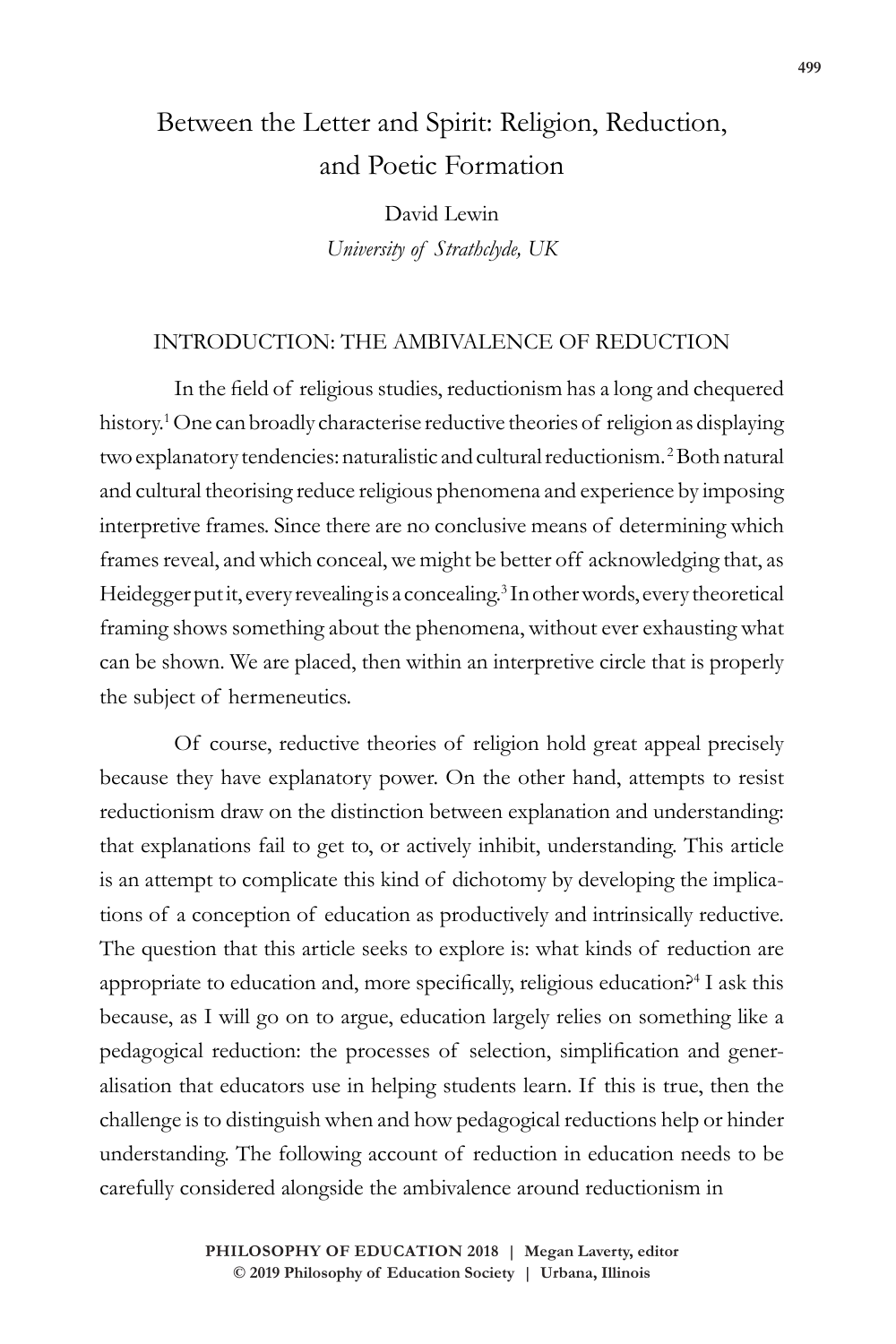religious studies, for it is not obvious that the same conception of reduction is at play in both contexts.

With these complications and caveats in mind, let us turn to the concept of the pedagogical reduction. Consider the following words of Jerome Bruner:

> There is, perhaps, one universal truth about all forms of human cognition: the ability to deal with knowledge is hugely exceeded by the potential knowledge contained in man's [sic] environment. To cope with this diversity, man's perception, his memory, and his thought processes early become governed by strategies for protecting his limited capacities from the confusion of overloading. We tend to perceive things schematically, for example, rather than in detail, or we represent a class of diverse things by some sort of averaged "typical instance."<sup>5</sup>

Bruner's concern with perceptual selection, and of experiencing classes of things in relation to the experience of particular objects anticipates a connection that will be developed in this article between the individual (perception) and the universal or general (knowledge). I will explore the relation between particular objects and universal ideas, but not in the context of perception which is Bruner's concern here, but in the context of education. In other words, Bruner's account does not address the *pedagogical* reduction which, for the purposes of my argument, I define as *an intentional pedagogical move undertaken by an educator* (in contrast to a more unconscious perceptual reduction) – of course this raises complex questions around what is meant be intention (and how conscious we are of them). An important strand of my argument is that pedagogical reduction is intrinsic to the educational process. But in an age of espoused educational authenticity any notion of reduction in education is regarded with suspicion. It could be argued that such suspicions are loosely similar to the ambivalence of reduction in religious studies since both progressive educators and anti-reductionist religionists view the "authentic" experience of the educational or religious subject as authoritative.

The specific features of the process of pedagogical reduction are the selections and generalisations of complex features of the world for pedagogical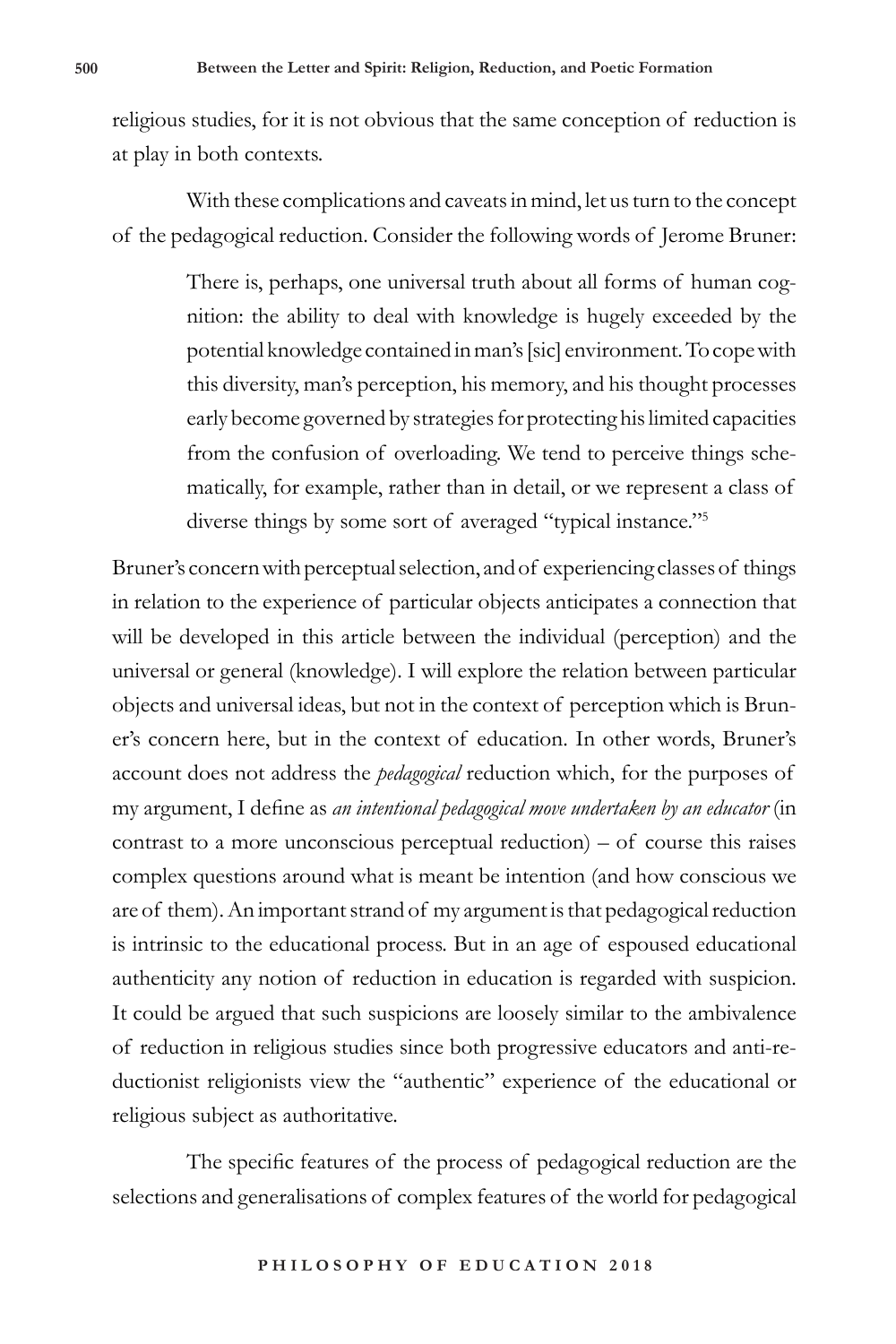purposes. Pedagogical reduction refers both to the process of selection and simplification, as well as the commonplace objects that result from that process (i.e. particular images, texts and objects are themselves reductions). Any framing of a particular object or process, any pointing out of a particular event, or experience, as long as that framing or pointing out has pedagogical intent, may be called a pedagogical reduction. Textbooks are an obvious example since they select and simplify from complex phenomena, on behalf of the student for explicitly pedagogical purposes. The museum exhibit could be regarded as the organisation of objects and experiences in a "reduced" environment, using space and light in very particular, contrived ways. Teachers in schools, colleges and universities engage in reduction, providing students with environments, narratives, frameworks, and examples intended to make particular things easier to see and comprehend.<sup>6</sup> For example, one can read in Dewey's definition of education as "attention to the conditions of growth"<sup>7</sup> the idea that such attention will entail selections, simplifications, and ultimately reductions. Of course, these kinds of selections entail significant normative considerations: what is explicitly and implicitly valued by the selection process, and whose interests are thereby served?<sup>8</sup> Although normative questions raise serious concerns, they do not change the basic structure of education as reduction. The anxiety that education is too concerned with abstraction, too often ignoring or real-world concerns and contexts, might go some way to explain a certain progressive emphasis on the particular through experiential education. Nevertheless, education does not make sense without the concept of the pedagogical reduction even where it goes unrecognised. Contemporary educational discourse is awash with ideas of levels, stages, accessibility, differentiation, personalisation and so on, ideas which assume that knowledge, however defined, needs to be rendered through different layers of sophistication and illustration, each layer entailing some kind of interpretive relation and reduction. It is generally assumed that students must be acquainted with foundational knowledge in order to be prepared for higher order skills and knowledges, and thus learning is understood as a staged process of engagement with diverse representations and reductions. Nevertheless, it has been argued that such self-conscious pedagogical framing or staging of the world was not widespread until the around the mid seventeenth century.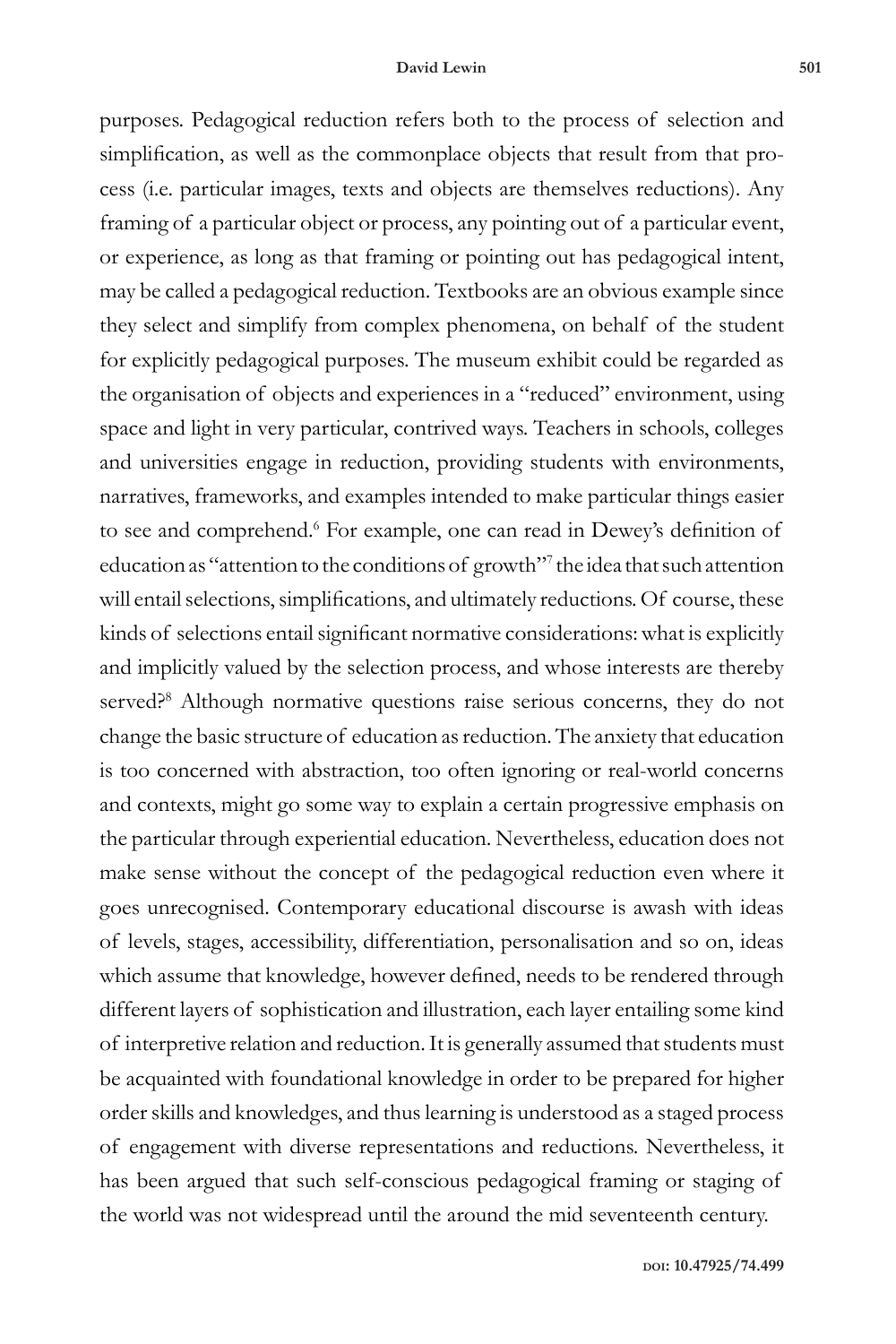## THE TIME AND PLACE FOR PEDAGOGICAL REDUCTION

Klaus Mollenhauer has persuasively argued that a new pedagogical age dawned with John Comenius's 1658 publication, *Orbis Sensualism Pictus* (*The Visible World in Pictures*), often regarded as the first textbook for children. In broad terms, this age coincides with the early constructions of childhood. At this point, argues Mollenhauer, we see children not just being present to an adult world, but that the world is self-consciously re-presented to children by way of pedagogical reductions. Furthermore, Mollenhauer refers to the associated idea that classrooms became spaces for "pedagogical rehearsal"<sup>9</sup> : educational spaces are not "real world" since they are precisely set apart in order to offer students the opportunity to rehearse complex actions, knowledges, and attitudes before they are performed for "real." These processes of, and spaces for representation, reduction and rehearsal are vital to understanding the appropriate scope of pedagogical reductions. Indeed, Mollenhauer frames his discussion of Comenius around the key questions relevant to pedagogical reduction: "Of all the things there are to learn, which ones are truly important[?]" (selection) and "How can these be conveyed with the needed clarity $[?]$ "<sup>10</sup> (simplification). What, then, is Comenius' relation to these questions, and why are they important to Mollenhauer? Determining what is (or is not) important, is part of showing the world since every pedagogical showing entails interpretive judgement. This interpretive role within pedagogy further illustrates the idea that reduction and rehearsal are understood as central features of education, rather than inauthentic distractions to be avoided or apologised for. Recognising the positive role of reduction and rehearsal is vital because, as suggested earlier, it is not uncommon among progressive educators in particular, at least since Dewey, to claim that education should strive for authentic experience of the world, and that the educational space should be, as far as possible, continuous with, or indistinguishable from, a putative real world. For Dewey himself, the concept of the pedagogical reduction was a familiar notion though framed in terms of an educational environment being a selective and simplified form of the adult world. $11$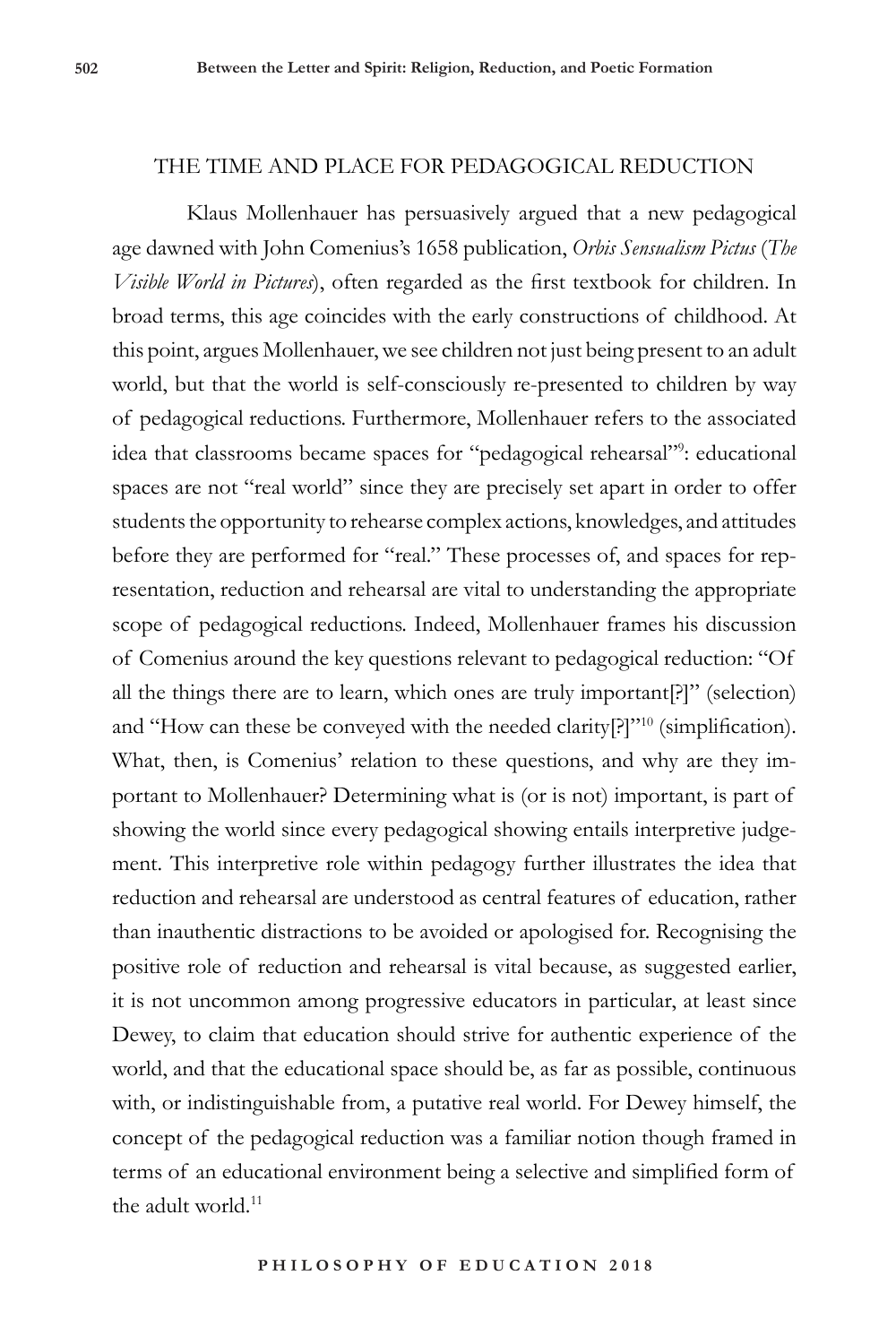#### **David Lewin 503**

It is essential to the reduction that, through selection, it determines on behalf of the student, what is worthy of attention and interest. In other words, pedagogical reductions are constructed because they are thought to mediate principles, ideas, and processes more effectively. Though a notoriously complex and controversial idea, this could provide some criteria for distinguishing "higher" from "lower" cultural forms, through the curation of a canon; a perspective on, not so much as the oft quoted phrase of Matthew Arnoldhas it "the best that has been thought and said",12 but *exemplary* episodes in history and culture.13 Much as progressive educators might seek to disavow the authority of the teacher in determining the orientation of the student in this way, or critical pedagogues might draw attention to the hegemonic nature of this selection process or of evaluative ascriptions of "high art",<sup>14</sup> this view of pedagogical reduction seems both irresponsible and impossible to entirely disavow, and indeed, something that the student hopes for, if not quite demands of the teacher. To further illustrate the point, let me turn to the subject teaching, from history to religious education, to show how reduction operates in practice.

## PEDAGOGICAL REDUCTIONS IN PRACTICE

In his *Poetics*, Aristotle says that history concerns only the particular, while poetry is distinguished by its concern for the universal.<sup>15</sup> This argument might be convincing in reference to history itself, but when examining the teaching of history, things look different. Drawing on Mollenhauer's point that education directs the student to what the teacher thinks is important or appropriate at any given stage, the history teacher's concern is less the particulars than the principles that those particulars point to. Children cannot learn about every historical event or detail, and so educators generally introduce students to some exemplary historical moments: for instance, the events of a particular conflict or revolution. The point is that the details illustrate something significant that the teacher wishes the student to understand. The details of the particular event may well be less important than the more general, universal themes. For instance, teaching about the suffragettes, about civil rights, or about British rule in India might all be used to illustrate the fragility and contingency of our notions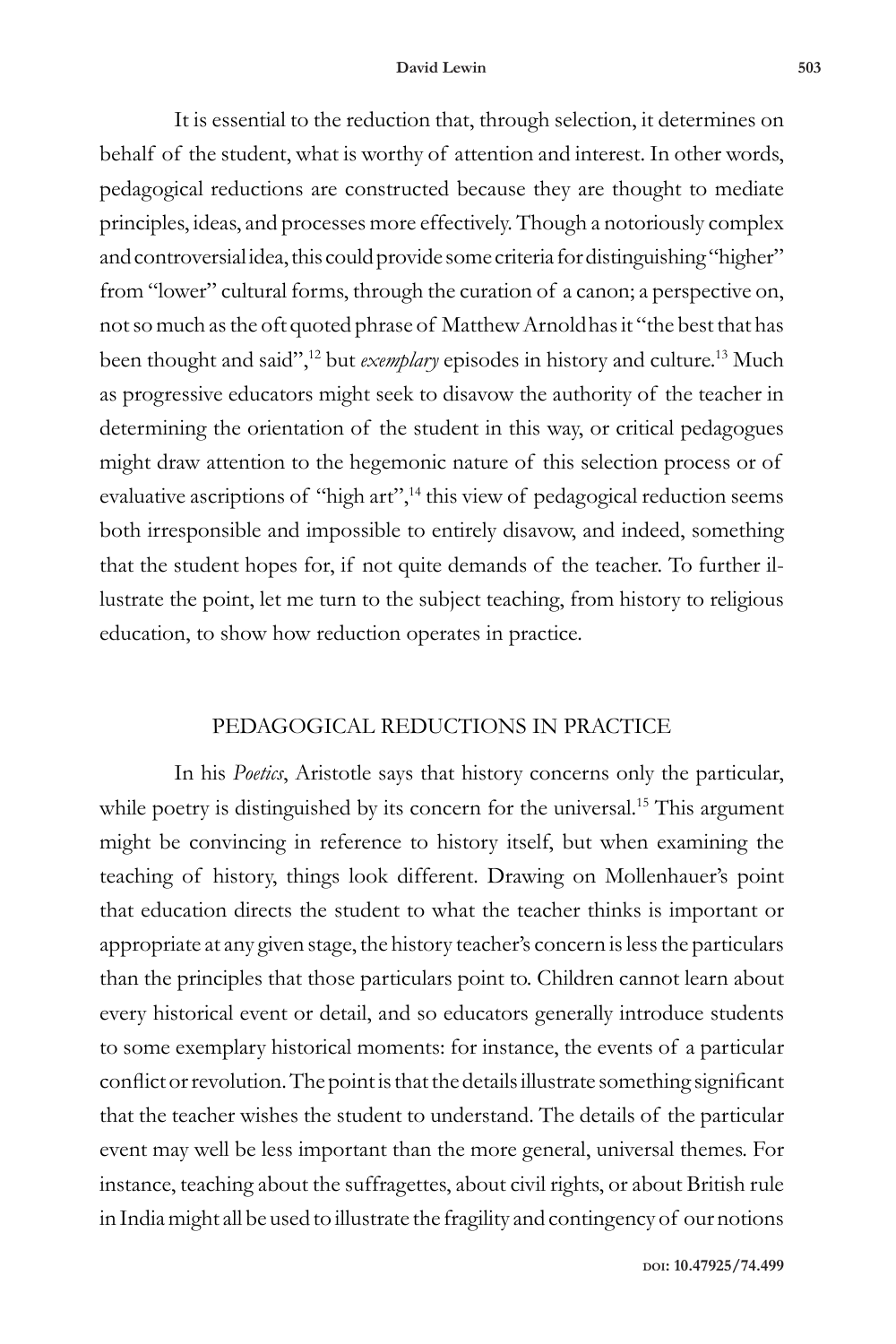of democracy and justice, or might be used for darker purposes: to reinforce certain nationalist narratives and ideologies. Here historical detail becomes the vehicle for making broader points. The details may add a certain colour, texture or interest, and may have important mnemonic significance, but the real *lesson* of the lesson is more general. The task of the educator is to seek out the most exemplary form of the principle at stake and make selections based on that. On this definition, one might understand pedagogical reductions to be expedients: not particularly valuable in themselves, but offering ways to manage and filter the huge excess of historical detail.

This basic structure, that reductions refer to ideas beyond themselves, is evident across a range of educational curricula: scientific principles are illustrated by particular experiments; the nature of number and calculation, by exercises in particular sums; the relations of harmony through particular pieces of music and so on. Each exemplary episode appears directed to the ascent of the mind from particular to universal. Thus, what I present here as a reduction might just as well be termed an *expansion*. If pedagogical reductions are oriented to the comprehension of general principles, then such comprehension will allow the student to see more, or further. Pedagogical reductions actually widen the schema of perception: an understanding of the principles of evolution will enable us to notice the world in more detail, to observe with finer attention since more detailed phenomena "fit in" to rational schema; or our ears hear with greater clarity and depth the symphonic unity of the orchestra having isolated particular elements. Hence Bruner's account of perceptual selection is surely relevant not only to how perceptions operate, but to the *educational formation* of perceptual schema themselves through intentional educational activities: in other words, it could describe the education, not just the operation, of the senses.

This move from particulars to universals appears to be a familiar process of induction, raising not just epistemological questions, but pedagogical questions. What is the teacher introducing the student to? What is made present in the pedagogical act? Is it the universal form? In the context of religious or philosophical understanding, how does this structure of reduction and expansion plays out? In philosophy and ethics, the structure of ascent is not difficult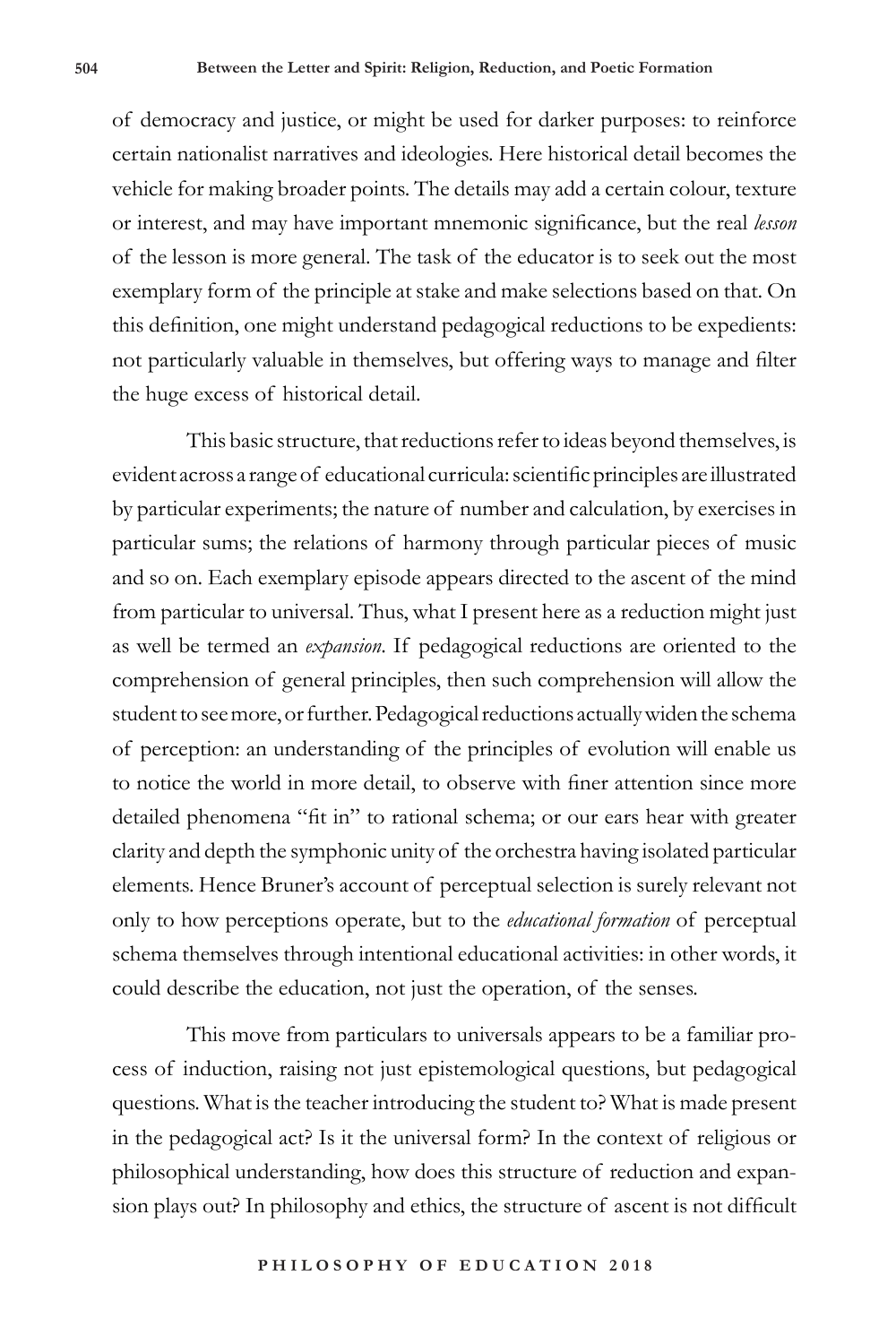to see. Principles of morality or of ethical reasoning are illustrated by way of the particular ethical circumstances (often illustrated through such exemplary episodes as the famous trolley car scenarios). Similarly, it is not uncommon for particular religious histories to be interpreted through a structuralist lens or a social evolutionist framing: the nineteenth century idea that religion and myth evolved from magic and animism to polytheism, to monotheism, and finally to science, providing an interpretive schema which celebrates the crowning achievement of the interpreters.16 But even the framing of certain phenomena as "religions", or certain ideas as "beliefs", demonstrates that framing of religious phenomena is itself a pedagogical reduction. Calling Hinduism one of the world's great religions is sometimes criticised as too reductive.17 The controversies around the status of Hindu culture as an "ism", suggests not only that pedagogical reduction is at play, but that there is a lack of recognition that pedagogical reduction is playing, and inevitably must play, a role. The shriller reactions against the idea of Hinduism as a religion could be interpreted, at least to some extent, as a failure to appreciate the structure of reduction in providing pedagogically effective representations. This may be another example of the victors parading their own worldview. But the politics of reduction and generalisation are never far away: in 2015 India's Prime Minister Modi said "The Supreme Court has said that Hindu dharam is not a religion but a way of life ... I believe the SC's definition shows the way."<sup>18</sup> Perhaps for Hindu nationalists, much is at stake with the reduction of Hinduism to a religion, especially in the context of a secular national constitution.

In developing this argument I have tried to show that pedagogical reduction is essential, and that its real orientation is towards principles of understanding, rather than particular pieces of knowledge. This might be better termed an expansion rather than reduction. This argument could lead us to say that educators ought to be careful when engaged in teaching religion, to point out that any perspective offered is only that, and that students should be cautious about what they take from their religious education. Although perfectly reasonable, this argument is only half right. It fails to appreciate that any kind of education is always engaged in an interpretive reduction, even in the most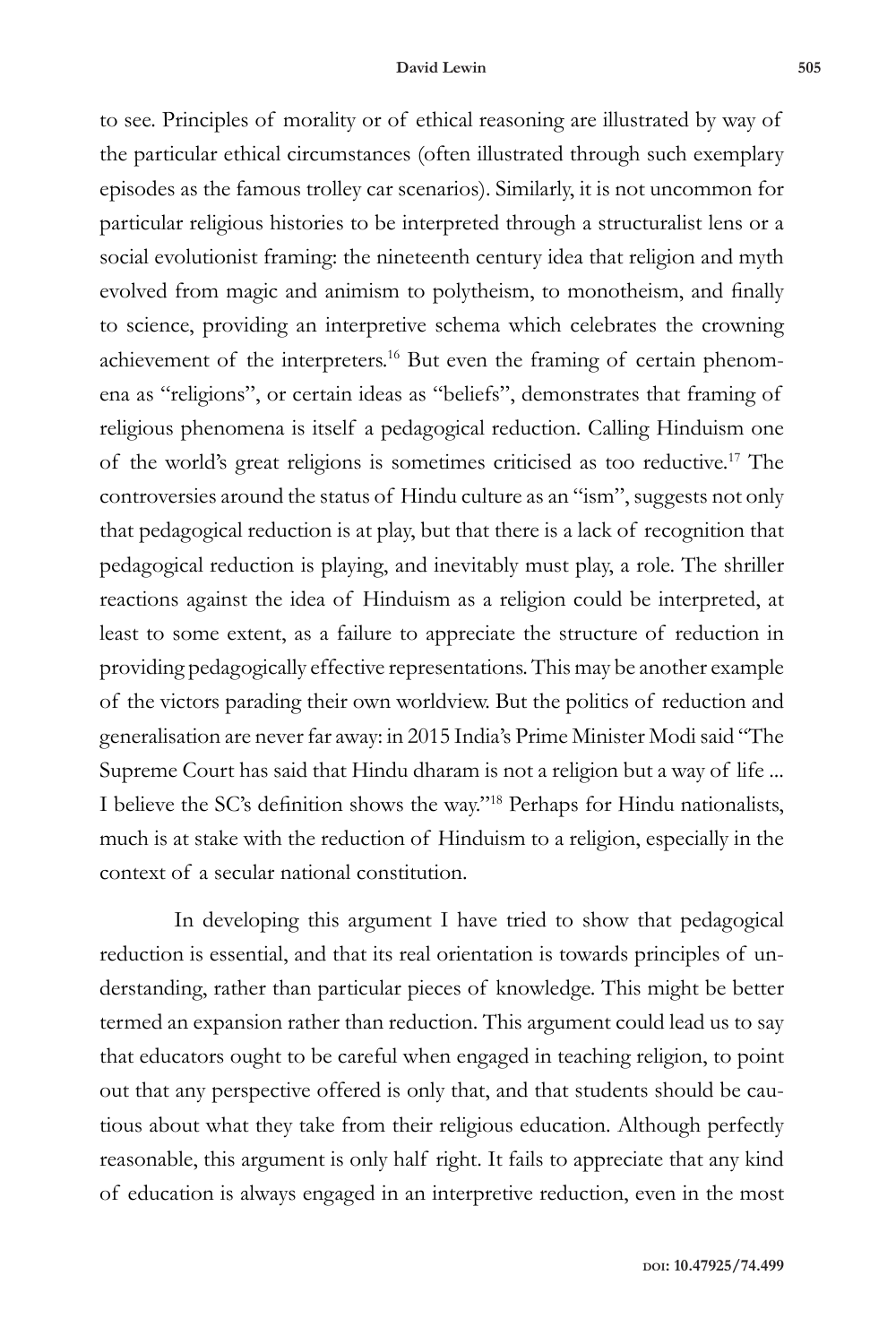sophisticated cases of understanding and that there is no way out of this interpretive condition. I argue that this interpretive condition does not preclude real understanding or encounter of a tradition, but rather that such understanding is always historically conditioned. But this condition of what Gallagher has called "moderate hermeneutics"<sup>19</sup>, it should be realised, is as good as it gets. In the next section I will complicate this account firstly by indicating that reductions invite a kind of dynamic relation that subverts tendencies to reify and secondly, by showing that the poles of the particular and the general are interlocked: they cannot be viewed as entirely distinct.

## THE WAY OF REDUCTION

This article has asked what kinds of reduction are appropriate to (religious) education. The question invites consideration of the relations between a student and a pedagogical reduction. Insofar as reductions are pointers, they are not simply truths to be transmitted into the minds of students, or directly taught and learned. It might be argued that modern mass education works on the basis that pedagogical reductions are, more or less, directly teachable and learnable. In other words, the student who masters the representations and reductions, and is able to reproduce that representation through structured assessment, is rewarded. There is nothing intrinsically wrong with this process, insofar as we can remain aware of it and can recognise its limits: that is, if we can play the game without being played by it. The danger is, in a word, reification: taking the concrete form, to be the essence of education.

So, the issue here is not that pedagogical reductions are employed to understand certain things, but that those reductions are reified into the very object of learning itself. The reductions are taken to be the goal and terminus of education. It is not very controversial to draw attention to this reification, but this general awareness does not change the fact that education, for the most part, has become the management of representations and reductions as though they were, in themselves, the educational concern. This could be called *educational idolatry*. It ascribes ultimacy to that which is nothing other than a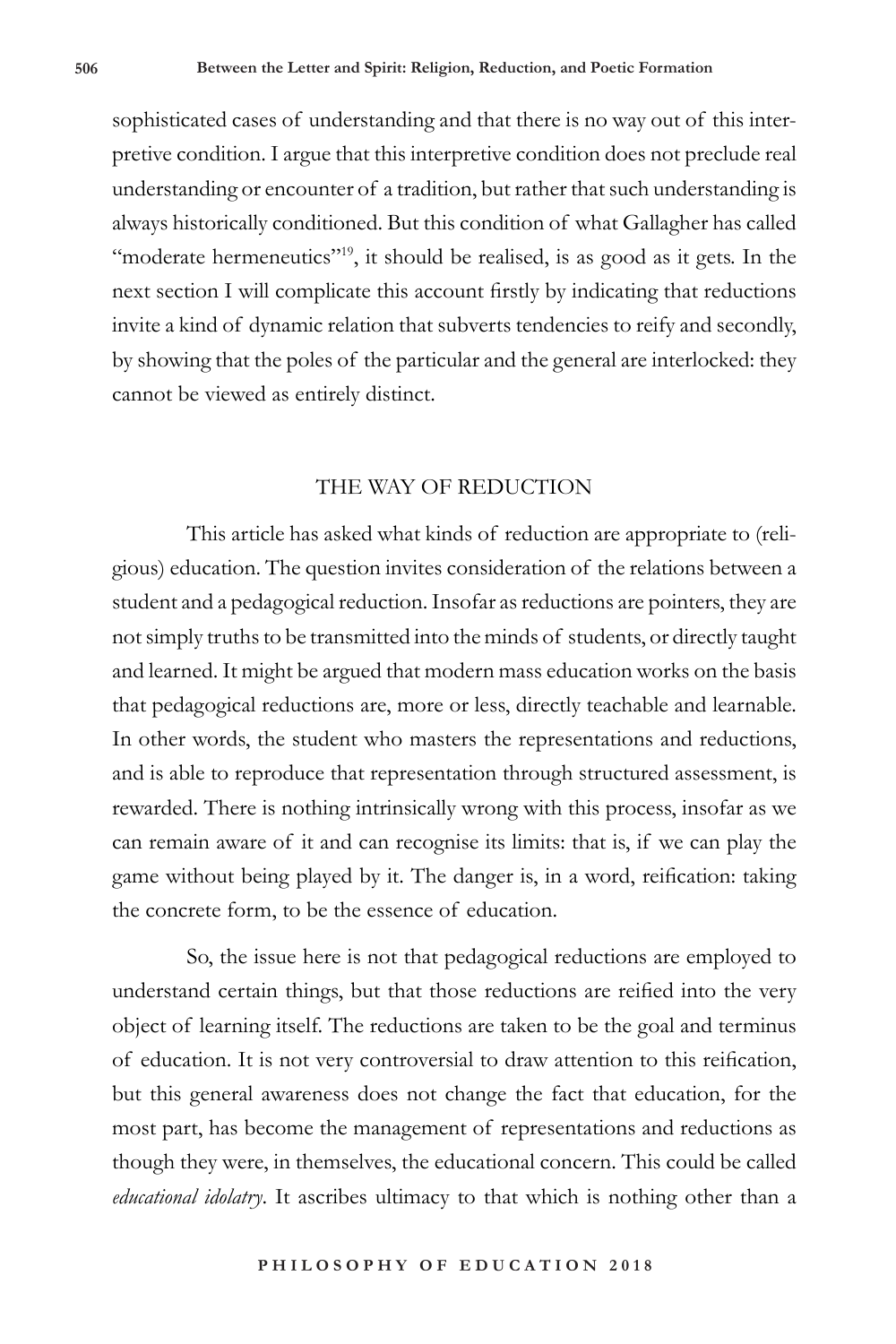#### **David Lewin 507**

"material" construction that stands for the actual and elusive substance of learning. It is not the existence or construction of educational idols that is the problem, but the idolatrous relationships that form between teachers, students and reductions. The task of teaching is, in no small part, the give and take of reductions; knowing how to deal with the idols of education. Once the student has an understanding of the textbook frame, a good teacher will draw attention to the limits of that frame, either sublimating or sometimes transgressing the boundaries that have been established.

Let me illustrate the point in a different context. Pedagogical reductions might be regarded rather like the stages of Christian prayer practiced by the religious novitiate for whom outward, oral prayer is an important stage or vehicle for an experience of the deeper practices of silent mystical prayer.<sup>20</sup> If such a comparison is at all helpful, it is because we recognise in the reduction a relation that transports the student. The textbook simplification serves to carry the student in a particular direction, and just as outward prayer has its place, so the textbook has a role. Both the textbook and the outward prayer are neither right nor wrong, rather are formative of a relation between the student and some thing. In both contexts that relation holds only as far as it is productive, and must, when the time is right, be reinterpreted, sublimated, or even cast aside (as Meister Eckhart advised concerning outward prayer<sup>21</sup>).

I have suggested that an important role of the teacher must be to know how and when to complicate the pedagogical reduction, or draw attention to problems that stretch beyond it. In some cases, what has been done must be undone. What has been formed must be transformed. At this point the reference to mysticism seems quite direct. This is because mysticism is often understood as involving something like a theological dialectic in which our capacities to figure the sacred must be transfigured. In other words, the names for God, proposed, for instance, in the fifth/sixth century mystic Dionysius the Areopagite's *Mystical Theology*, must be negated.<sup>22</sup> By way of this *via negativa*, which unsays what has been said, we come closer to understanding (or to God).<sup>23</sup> There is a particular aspect of mysticism that enables this dialectic: namely the poetic or metaphorical nature of mystical language. Here language is not right or wrong, but speaks in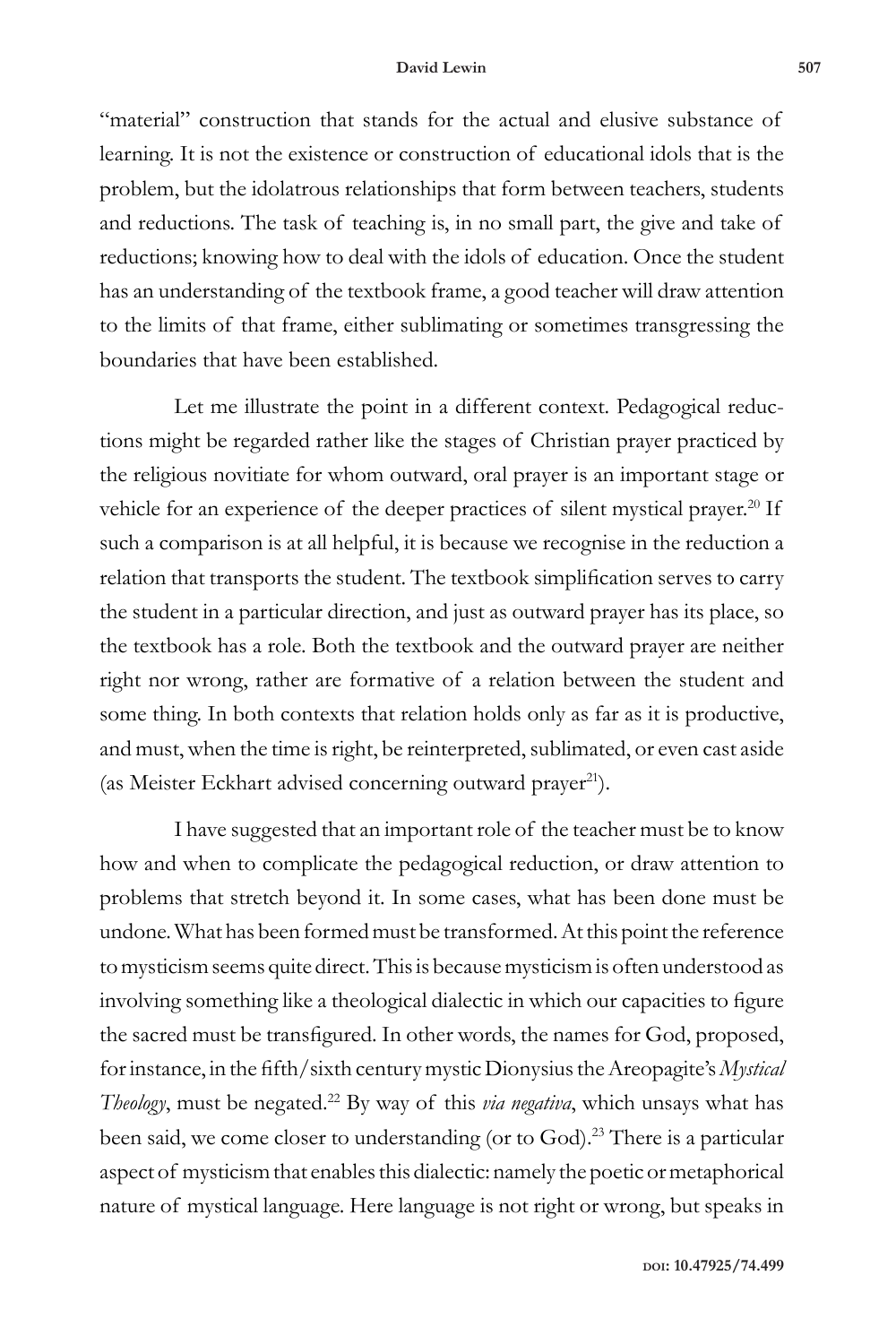a way that moves. And it is this movement that is pedagogically significant. It is not a content that is known conceptually, but a movement that is potentially transformative. I suggest that this is possible through the manner in which poetic language enables the particular and the universal to work together; the reifications are self-subverting. The idea that mysticism entails the self-subverting utterance has been argued by the contemporary theologian Denys Turner, who points to Dionysius' expressions for God: such as "a brilliant darkness" or a "hidden silence" to illustrate a language which subverts itself.<sup>24</sup> At the level or propositional logic, it makes no sense to describe something as a brilliant darkness: is it very bright, or very dark? It can't logically be both. Turner argues that such expressions deliberately juxtapose particular imagery which in literal terms is clearly paradoxical or untrue, in order to orient the reader to an unnameable principle. That principle is only beyond language when we take language to be framed only as the propositional or literal.

#### THE POETIC TURN

An implication of the foregoing discussion is that educational speaking stands paradoxically between the particular and the universal. Without a full discussion or justification of this poetic relation, I turn to a quotation from Sir Philip Sidney's *Apology for Poetry* from 1595: "The philosopher [Sidney has in mind both philosophers of reason and of nature] therefore and the historian are they which would win the goal, the one by precept, the other by example; but both not having both, do both halt."<sup>25</sup> In other words, neither history's apprehension of facts nor philosophy's comprehension of principles are alone sufficient. We need a mediation between the precept and the example: something that gathers both. One might say that the vocation of the poet is to stand between the two, particulars and principles, bringing them into dialectical interplay:

> for the poet he nothing affirmeth, and therefore never lieth. For, as I take it, to lie is to affirm that to be true which is false. So as the other artists, and especially the historian, affirming many things, can, in the cloudy knowledge of mankind, hardly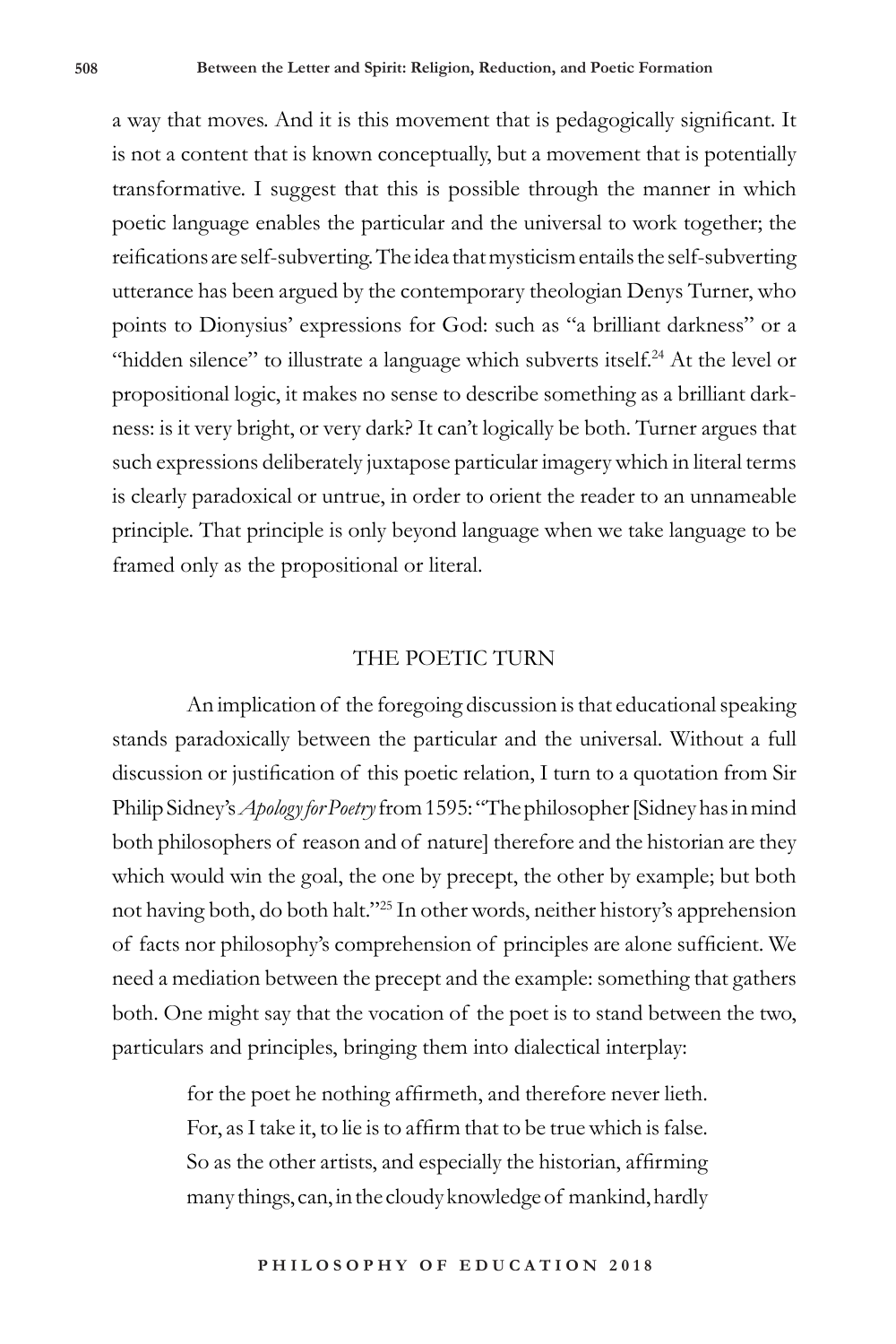escape from many lies … [wise readers of poetry] will never give the lie to things not affirmatively but allegorically and figuratively written.<sup>26</sup>

Here poetic language does not concern truth and false things of reason or history, but employs the imaginal to speculatively make the world. This making recognises the role of poets to speak what is universal, but in temporal forms, which as Shakespeare has Theseus characterise it is to "give to airy nothing local habitation and a name."<sup>27</sup> Poetic language entails a speech that exceeds itself, drawing the soul out of itself. It can speak of the beyond using the words of here and now. Drawing together the particular and universal, poets inhabit a liminal space which is pedagogically energising. If pedagogy concerns some orientation to the universal, the energy to realise the universal comes through the liminal mediations of particulars that reify. If the reifications of religious traditions allegorically figure the sacred and thereby make it something understood, it is because those reifications are pedagogically charged, not because they are "correct."

Pedagogical reductions reify. But the teacher knows that they do not stop there. This reification is important, perhaps vital. The student can consider how to apply this to learning not only to their education, but also their edification. We teach concepts of social justice, democracy, and the good, having nothing more than imperfect historical examples. This does not mean we have no reference point for such concepts. Rather we turn to story, poetry, and myth. Hence Sidney argues that only fiction can really educate, because only fiction is true.<sup>28</sup>

Religious discourse, I suggest, reveals the structure of poetic language by constantly attempting to say the unsayable. Teaching is similarly speculative, for it entails the representation and therefore reduction of the world, a reduction that always lies. Perhaps this is a noble lie. The mystery seems to be that learning happens. For this involves seeing the universal through the particular, something no teacher can do for their student.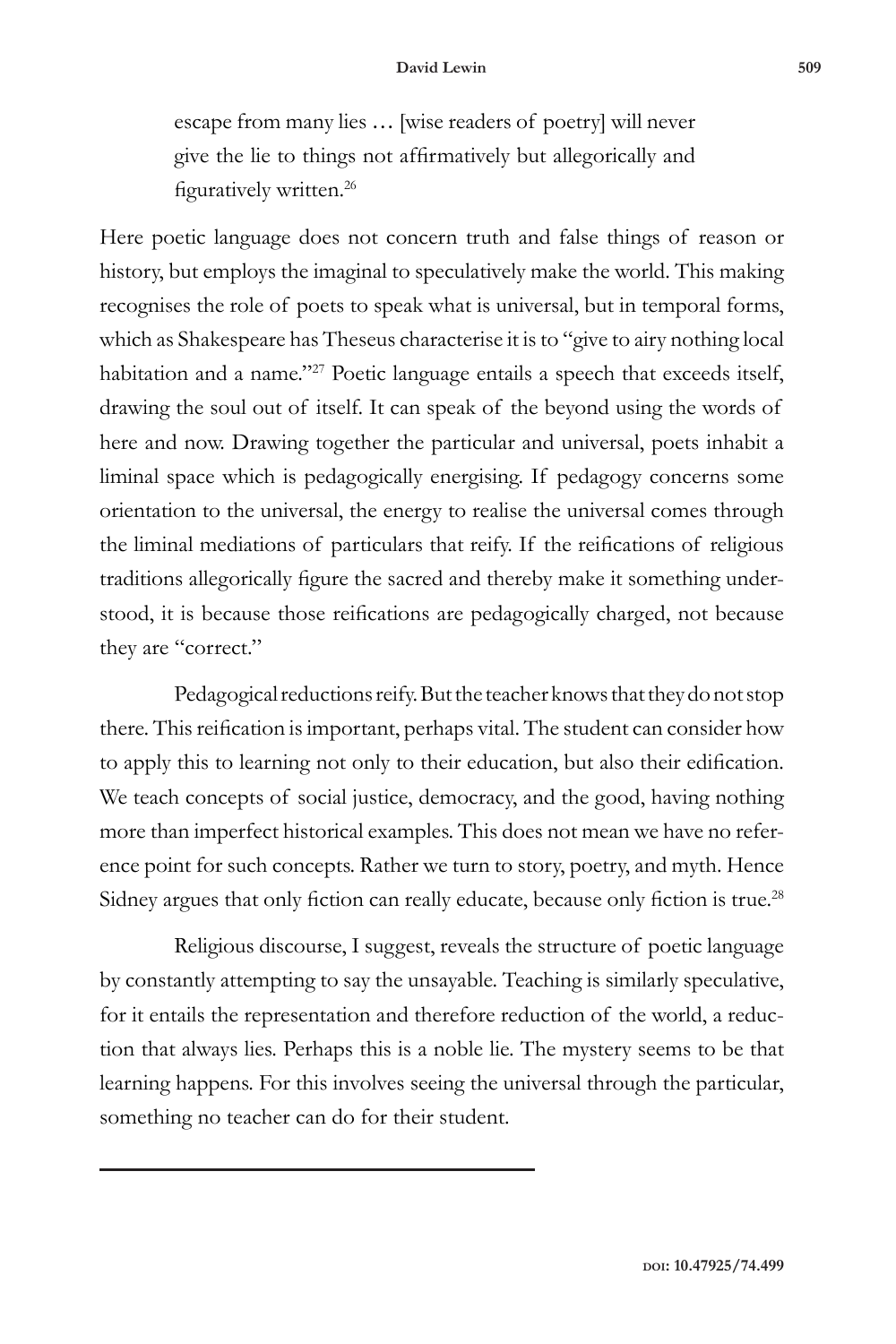1 See Thomas Idinopulos and Edward Yonan, eds., *Religion and Reductionism: Essays on Eliade, Segal, and the Challenge of the Social Sciences for the Study of Religion* (Leiden: Brill, 1994).

2 See Gavin Flood, "The importance of Religion 1: Religion and reductionism," *The Oxford Centre for Hindu Studies* (2008), http://www.ochs.org.uk/lectures/importance-religion-1-religion-and-reductionism.

3 Martin Heidegger, "The Question Concerning Technology," *Basic Writings*, ed. David Farrell Krell (London: Harper & Row, 1977).

4 Some nations such as the USA and France do not have any specific curriculum subject called religious education. Nevertheless, forms of religious studies exist. The conception of religious education employed here is primarily associated with a non-confessional relatively pluralistic one, though in principle the arguments could apply to confessional contexts as well. Indeed, this conception does not assume the classroom curriculum structures characteristic of many nations in Europe, but refers to a broad notion of religious education that might take place in the home, a place of worship, an educational institution, a museum, or elsewhere.

5 Jerome Bruner, "Art as a Mode of Knowing," in *On Knowing: Essays for the Left Hand* (London: Belknap Press, 1997), 65.

6 Debates about the development of curriculum often entail some recognition of the process of reduction, though the German pedagogical tradition tends to have a more systematic and developed discussion about the nature of pedagogical reduction. Martin Buber has considered selection of the active world as vital component in education; see *Between Man and Man* (London: Routledge, 2002). Wolfgang Klafki has developed an influential Didaktic analysis which focuses on the exemplary: "Didaktic Analysis as the Core of Preparation of Instruction," in *Teaching as a Reflective Practice: The German Didaktic Tradition*, eds. Ian Westbury, Stefan Hopmann, and Kurt Riquarts (London: Routledge, 2015).

7 John Dewey, *Democracy and Education* (New York: Macmillan, 1916), 23f.

8 E.g. Michael Apple, *Official Knowledge* (London: Routledge, 2014).

9 Klaus Mollenhauer, *Forgotten Connections: On Culture and Upbringing*, trans. Norm Friesen (London: Routledge, 2013).

10 Mollenhauer, *Forgotten Connections*, 46.

11 Dewey, *Democracy and Education*, 23f. See, for instance, "the inequality of achievement between the mature and the immature not only necessitates teaching the young, but the necessity of this teaching gives an immense stimulus to reducing experience to that order and form which will render it most easily communicable and hence most usable. … [t]he first office of the social organ we call the school is to provide a simplified environment. It selects the features which are fairly fundamental and capable of being responded to by the young. Then it establishes a progressive order, using the factors first acquired as means of gaining insight into what is more complicated."

12 Matthew Arnold, *Culture and Anarchy* (Oxford: Oxford University Press, 2009), 5. 13 For a discussion of the nature of the exemplary in education see Martin Wagenschein, "Teaching to Understand: On the Concept of the Exemplary in Teaching," in